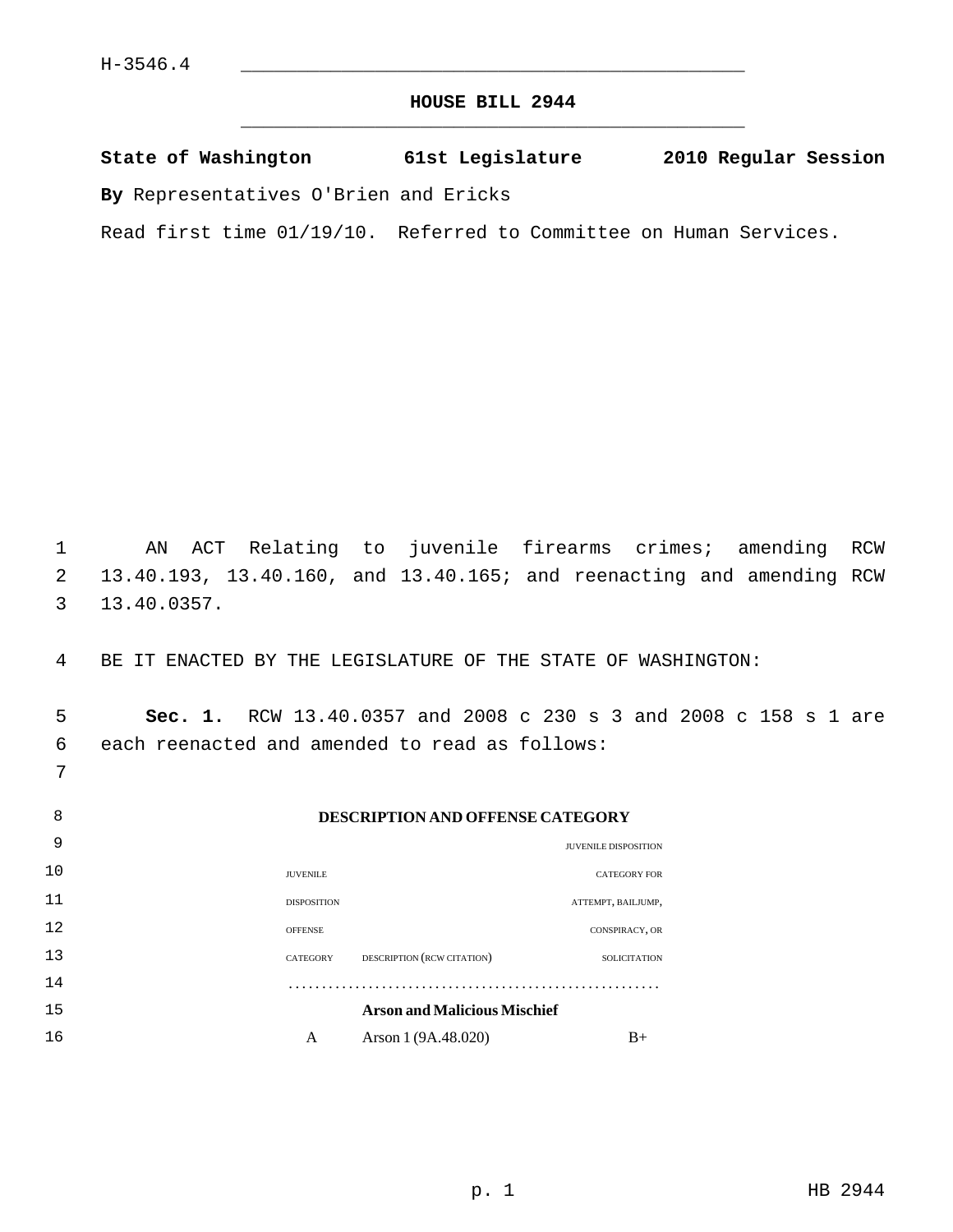| 1  | B             | Arson 2 (9A.48.030)                       | $\mathsf{C}$  |
|----|---------------|-------------------------------------------|---------------|
| 2  | $\mathcal{C}$ | Reckless Burning 1 (9A.48.040)            | D             |
| 3  | D             | Reckless Burning 2 (9A.48.050)            | E             |
| 4  | B             | Malicious Mischief 1 (9A.48.070)          | $\mathcal{C}$ |
| 5  | $\mathcal{C}$ | Malicious Mischief 2 (9A.48.080)          | D             |
| 6  | D             | Malicious Mischief 3 (9A.48.090(2) (a)    |               |
| 7  |               | and $(c)$ )                               | E             |
| 8  | E             | Malicious Mischief 3 (9A.48.090(2)(b))    | E             |
| 9  | E             | Tampering with Fire Alarm Apparatus       |               |
| 10 |               | (9.40.100)                                | E             |
| 11 | E             | Tampering with Fire Alarm Apparatus       |               |
| 12 |               | with Intent to Commit Arson (9.40.105)    | E             |
| 13 | A             | Possession of Incendiary Device           |               |
| 14 |               | (9.40.120)                                | $B+$          |
| 15 |               | <b>Assault and Other Crimes Involving</b> |               |
| 16 |               | <b>Physical Harm</b>                      |               |
| 17 | A             | Assault 1 (9A.36.011)                     | $B+$          |
| 18 | $B+$          | Assault 2 (9A.36.021)                     | $C+$          |
| 19 | $C+$          | Assault 3 (9A.36.031)                     | $D+$          |
| 20 | $D+$          | Assault 4 (9A.36.041)                     | E             |
| 21 | $B+$          | Drive-By Shooting (9A.36.045)             | $C+$          |
| 22 | $D+$          | Reckless Endangerment (9A.36.050)         | E             |
| 23 | $C+$          | Promoting Suicide Attempt (9A.36.060)     | $D+$          |
| 24 | $D+$          | Coercion (9A.36.070)                      | E             |
| 25 | $C+$          | Custodial Assault (9A.36.100)             | $D+$          |
| 26 |               | <b>Burglary and Trespass</b>              |               |
| 27 | $B+$          | Burglary 1 (9A.52.020)                    | $C+$          |
| 28 | B             | Residential Burglary (9A.52.025)          | $\mathsf{C}$  |
| 29 | B             | Burglary 2 (9A.52.030)                    | $\mathbf C$   |
| 30 | D             | Burglary Tools (Possession of)            |               |
| 31 |               | (9A.52.060)                               | E             |
| 32 | D             | Criminal Trespass 1 (9A.52.070)           | E             |
| 33 | E             | Criminal Trespass 2 (9A.52.080)           | E             |
| 34 | $\mathcal{C}$ | Mineral Trespass (78.44.330)              | C             |
| 35 | $\mathsf{C}$  | Vehicle Prowling 1 (9A.52.095)            | D             |
| 36 | D             | Vehicle Prowling 2 (9A.52.100)            | E             |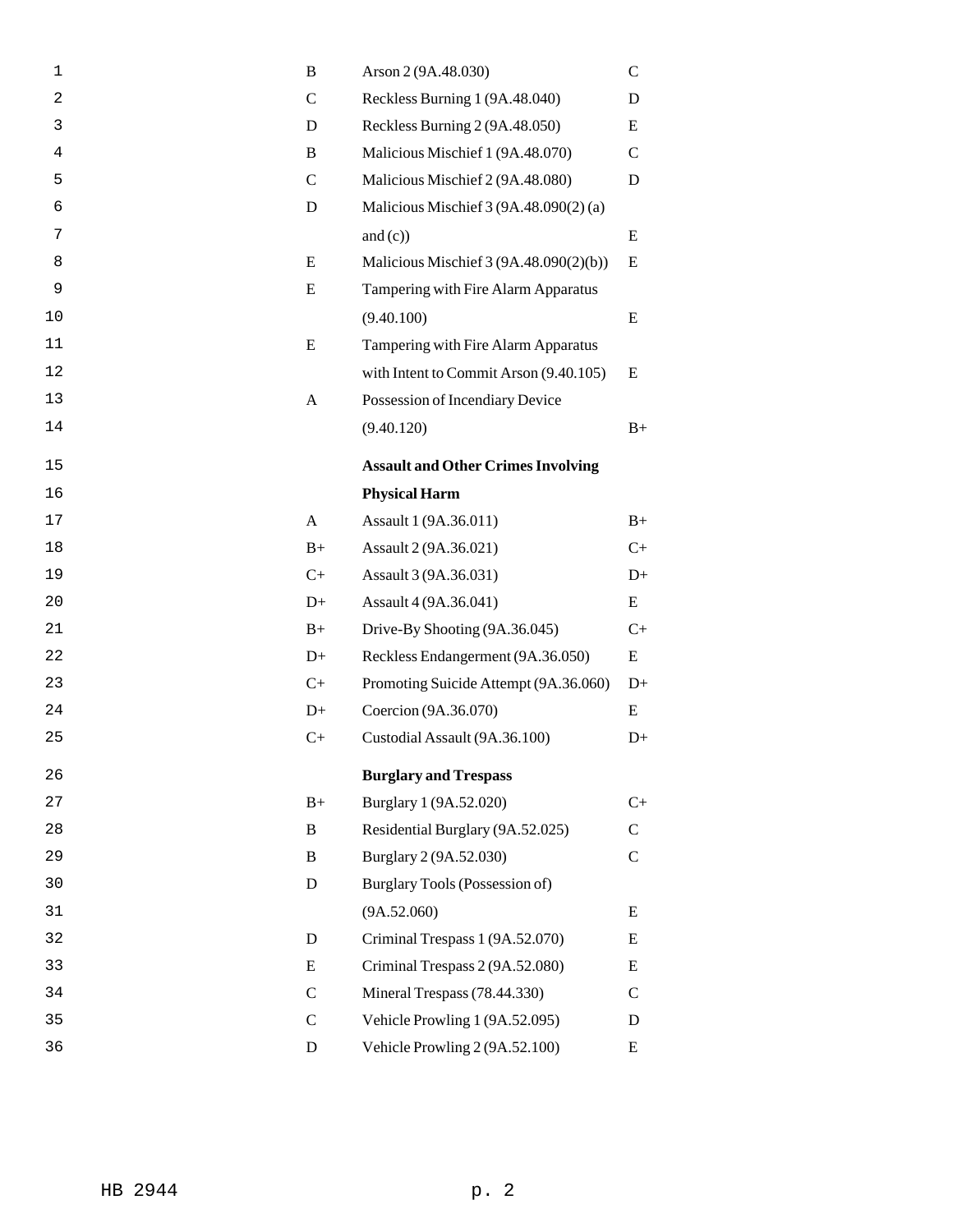| 1  |               | <b>Drugs</b>                                 |               |
|----|---------------|----------------------------------------------|---------------|
| 2  | E             | Possession/Consumption of Alcohol            |               |
| 3  |               | (66.44.270)                                  | E             |
| 4  | $\mathcal{C}$ | <b>Illegally Obtaining Legend Drug</b>       |               |
| 5  |               | (69.41.020)                                  | D             |
| 6  | $C+$          | Sale, Delivery, Possession of Legend Drug    |               |
| 7  |               | with Intent to Sell $(69.41.030(2)(a))$      | $D+$          |
| 8  | E             | Possession of Legend Drug                    |               |
| 9  |               | (69.41.030(2)(b))                            | E             |
| 10 | $B+$          | Violation of Uniform Controlled              |               |
| 11 |               | Substances Act - Narcotic,                   |               |
| 12 |               | Methamphetamine, or Flunitrazepam Sale       |               |
| 13 |               | $(69.50.401(2)$ (a) or (b))                  | $B+$          |
| 14 | $\mathcal{C}$ | Violation of Uniform Controlled              |               |
| 15 |               | Substances Act - Nonnarcotic Sale            |               |
| 16 |               | (69.50.401(2)(c))                            | $\mathsf{C}$  |
| 17 | E             | Possession of Marihuana <40 grams            |               |
| 18 |               | (69.50.4014)                                 | E             |
| 19 | $\mathcal{C}$ | Fraudulently Obtaining Controlled            |               |
| 20 |               | Substance (69.50.403)                        | $\mathcal{C}$ |
| 21 | $C+$          | Sale of Controlled Substance for Profit      |               |
| 22 |               | (69.50.410)                                  | $C+$          |
| 23 | E             | Unlawful Inhalation (9.47A.020)              | E             |
| 24 | B             | Violation of Uniform Controlled              |               |
| 25 |               | Substances Act - Narcotic,                   |               |
| 26 |               | Methamphetamine, or Flunitrazepam            |               |
| 27 |               | Counterfeit Substances (69.50.4011(2)(a)     |               |
| 28 |               | or $(b)$                                     | B             |
| 29 | $\mathsf{C}$  | Violation of Uniform Controlled              |               |
| 30 |               | Substances Act - Nonnarcotic Counterfeit     |               |
| 31 |               | Substances (69.50.4011(2)(c), (d), or (e)) C |               |
| 32 | $\mathcal{C}$ | Violation of Uniform Controlled              |               |
| 33 |               | Substances Act - Possession of a             |               |
| 34 |               | Controlled Substance (69.50.4013)            | $\mathcal{C}$ |
| 35 | $\mathsf{C}$  | Violation of Uniform Controlled              |               |
| 36 |               | Substances Act - Possession of a             |               |
| 37 |               | Controlled Substance (69.50.4012)            | $\mathcal{C}$ |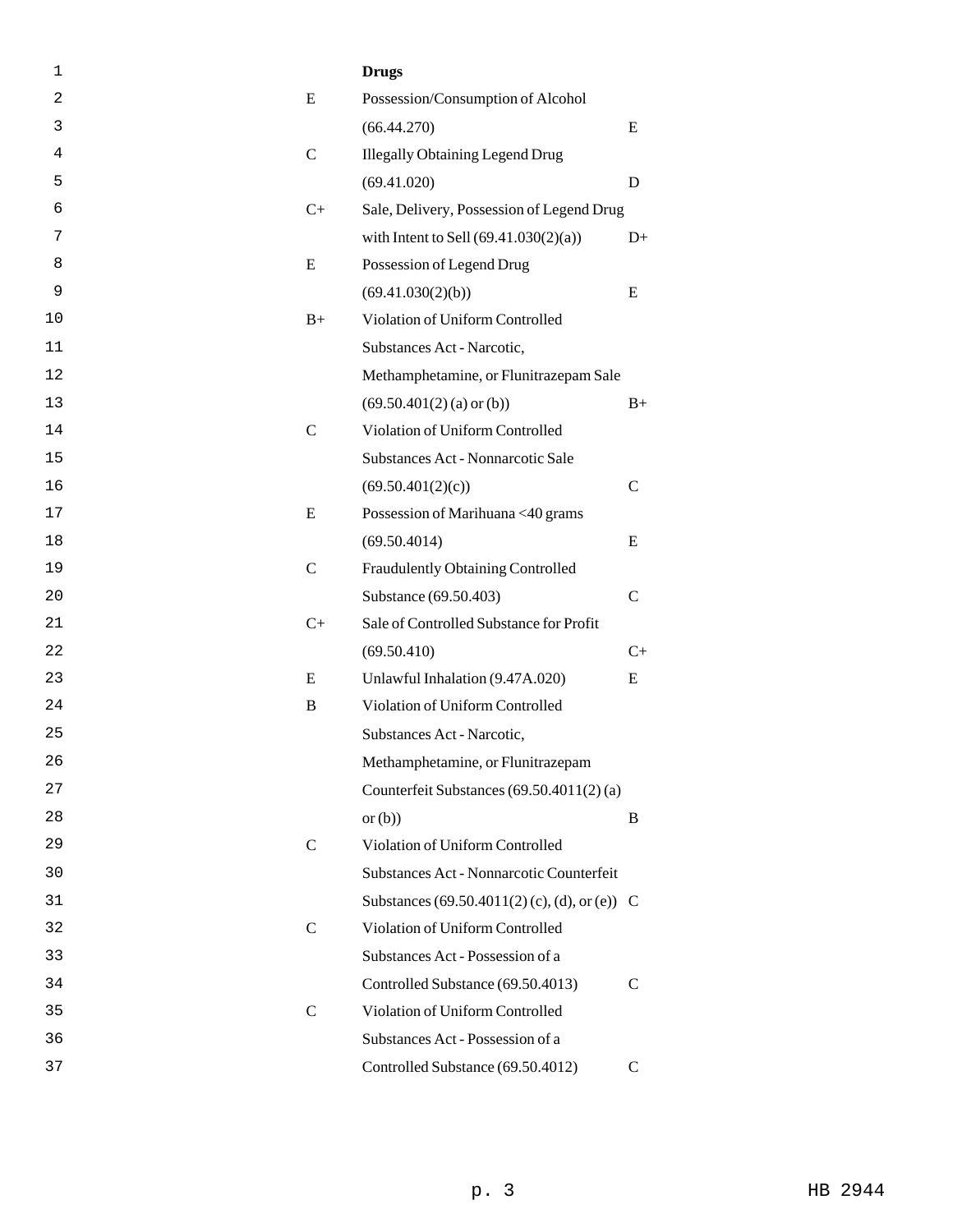| 1  |               | <b>Firearms and Weapons</b>                                        |              |
|----|---------------|--------------------------------------------------------------------|--------------|
| 2  | B             | Theft of Firearm (9A.56.300)                                       | $\mathsf{C}$ |
| 3  | B             | Possession of Stolen Firearm (9A.56.310) C                         |              |
| 4  | E             | Carrying Loaded Pistol Without Permit                              |              |
| 5  |               | (9.41.050)                                                         | E            |
| 6  | $A-$          | Unlawful Possession of a Firearm 1                                 |              |
| 7  |               | (9.41.040(1))                                                      | $B+$         |
| 8  |               | $((\in)$ ) $\underline{B}$ + Possession of Firearms by Minor (<18) |              |
| 9  |               | (9.41.040(2)(a)(iii))                                              | $C\pm$       |
| 10 | $D+$          | Possession of Dangerous Weapon                                     |              |
| 11 |               | (9.41.250)                                                         | E            |
| 12 | D             | Intimidating Another Person by use of                              |              |
| 13 |               | Weapon (9.41.270)                                                  | E            |
| 14 |               | Homicide                                                           |              |
| 15 | $A+$          | Murder 1 (9A.32.030)                                               | A            |
| 16 | $A+$          | Murder 2 (9A.32.050)                                               | $B+$         |
| 17 | $B+$          | Manslaughter 1 (9A.32.060)                                         | $C+$         |
| 18 | $C+$          | Manslaughter 2 (9A.32.070)                                         | $D+$         |
| 19 | $B+$          | Vehicular Homicide (46.61.520)                                     | $C+$         |
| 20 |               | Kidnapping                                                         |              |
| 21 | A             | Kidnap 1 (9A.40.020)                                               | $B+$         |
| 22 | $B+$          | Kidnap 2 (9A.40.030)                                               | $C+$         |
| 23 | $C+$          | Unlawful Imprisonment (9A.40.040)                                  | $D+$         |
| 24 |               | <b>Obstructing Governmental Operation</b>                          |              |
| 25 | D             | Obstructing a Law Enforcement Officer                              |              |
| 26 |               | (9A.76.020)                                                        | E            |
| 27 | E             | Resisting Arrest (9A.76.040)                                       | E            |
| 28 | B             | Introducing Contraband 1 (9A.76.140)                               | $\mathsf{C}$ |
| 29 | $\mathcal{C}$ | Introducing Contraband 2 (9A.76.150)                               | D            |
| 30 | E             | Introducing Contraband 3 (9A.76.160)                               | E            |
| 31 | $B+$          | Intimidating a Public Servant (9A.76.180) C+                       |              |
| 32 | $B+$          | Intimidating a Witness (9A.72.110)                                 | $C+$         |
| 33 |               | <b>Public Disturbance</b>                                          |              |
| 34 | $C+$          | Riot with Weapon $(9A.84.010(2)(b))$                               | $D+$         |
| 35 | $D+$          | Riot Without Weapon $(9A.84.010(2)(a))$                            | E            |
| 36 | E             | Failure to Disperse (9A.84.020)                                    | ${\bf E}$    |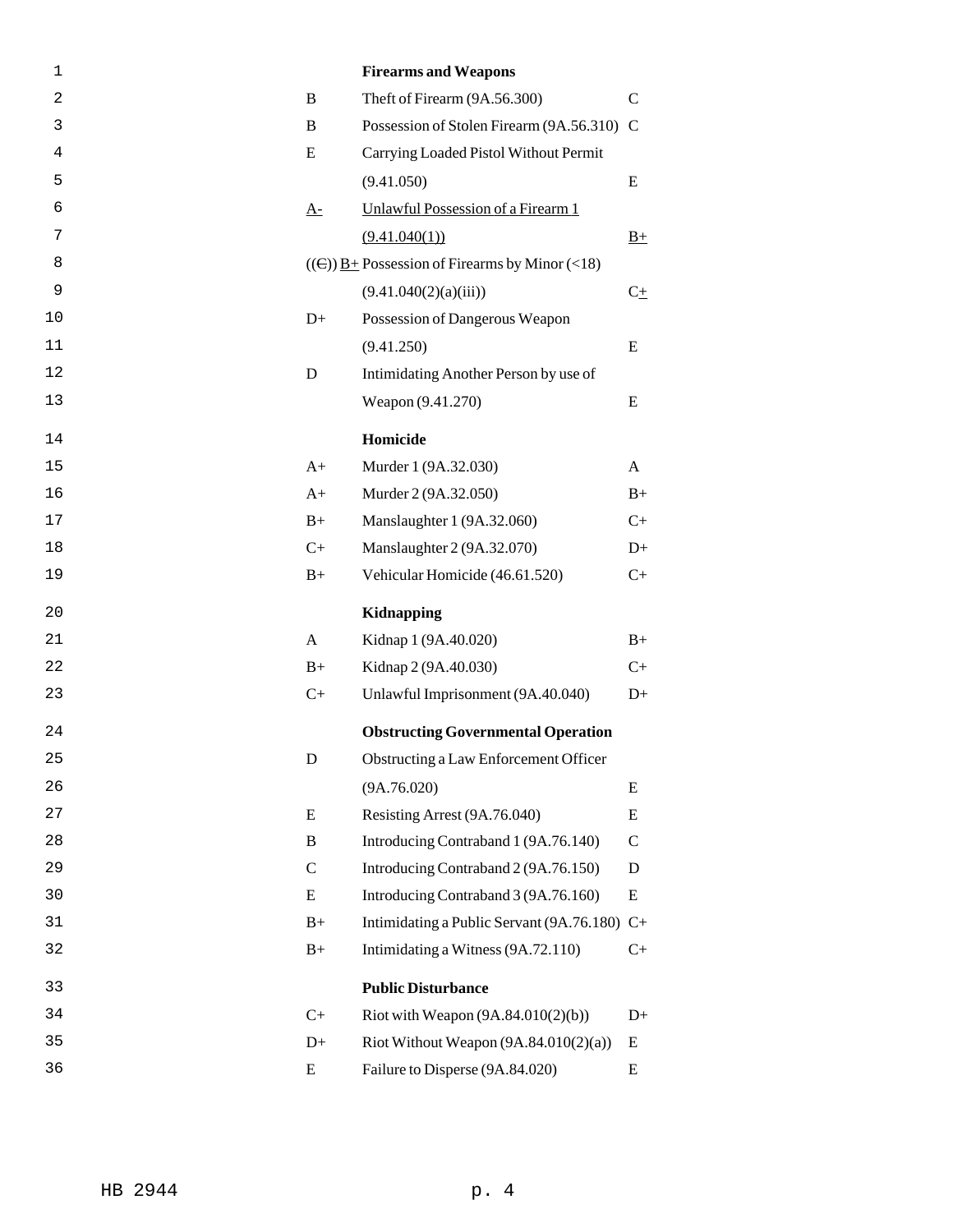| 1              | E             | Disorderly Conduct (9A.84.030)            | E            |
|----------------|---------------|-------------------------------------------|--------------|
| $\overline{2}$ |               | <b>Sex Crimes</b>                         |              |
| 3              | A             | Rape 1 (9A.44.040)                        | $B+$         |
| 4              | $A-$          | Rape 2 (9A.44.050)                        | $B+$         |
| 5              | $C+$          | Rape 3 (9A.44.060)                        | $D+$         |
| 6              | $A-$          | Rape of a Child 1 (9A.44.073)             | $B+$         |
| 7              | $B+$          | Rape of a Child 2 (9A.44.076)             | $C+$         |
| 8              | B             | Incest $1(9A.64.020(1))$                  | $\mathsf{C}$ |
| 9              | $\mathbf C$   | Incest 2 (9A.64.020(2))                   | D            |
| 10             | $D+$          | Indecent Exposure (Victim <14)            |              |
| 11             |               | (9A.88.010)                               | E            |
| 12             | E             | Indecent Exposure (Victim 14 or over)     |              |
| 13             |               | (9A.88.010)                               | E            |
| 14             | $B+$          | Promoting Prostitution 1 (9A.88.070)      | $C+$         |
| 15             | $C+$          | Promoting Prostitution 2 (9A.88.080)      | $D+$         |
| 16             | E             | O & A (Prostitution) $(9A.88.030)$        | Ε            |
| 17             | $B+$          | Indecent Liberties (9A.44.100)            | $C+$         |
| 18             | $A-$          | Child Molestation 1 (9A.44.083)           | $B+$         |
| 19             | B             | Child Molestation 2 (9A.44.086)           | $C+$         |
| 20             | $\mathbf C$   | Failure to Register as a Sex Offender     |              |
| 21             |               | (9A.44.130)                               | D            |
| 22             |               | Theft, Robbery, Extortion, and Forgery    |              |
| 23             | B             | Theft 1 (9A.56.030)                       | $\mathbf C$  |
| 24             | $\mathsf{C}$  | Theft 2 (9A.56.040)                       | D            |
| 25             | D             | Theft 3 (9A.56.050)                       | E            |
| 26             | $\mathbf B$   | Theft of Livestock 1 and 2 (9A.56.080 and |              |
| 27             |               | 9A.56.083)                                | $\mathsf{C}$ |
| 28             | $\mathbf C$   | Forgery (9A.60.020)                       | D            |
| 29             | A             | Robbery 1 (9A.56.200)                     | $B+$         |
| 30             | $B+$          | Robbery 2 (9A.56.210)                     | $C+$         |
| 31             | $B+$          | Extortion 1 (9A.56.120)                   | $C+$         |
| 32             | $C+$          | Extortion 2 (9A.56.130)                   | $D+$         |
| 33             | $\mathcal{C}$ | Identity Theft 1 (9.35.020(2))            | D            |
| 34             | D             | Identity Theft 2 (9.35.020(3))            | E            |
| 35             | D             | <b>Improperly Obtaining Financial</b>     |              |
| 36             |               | Information $(9.35.010)$                  | E            |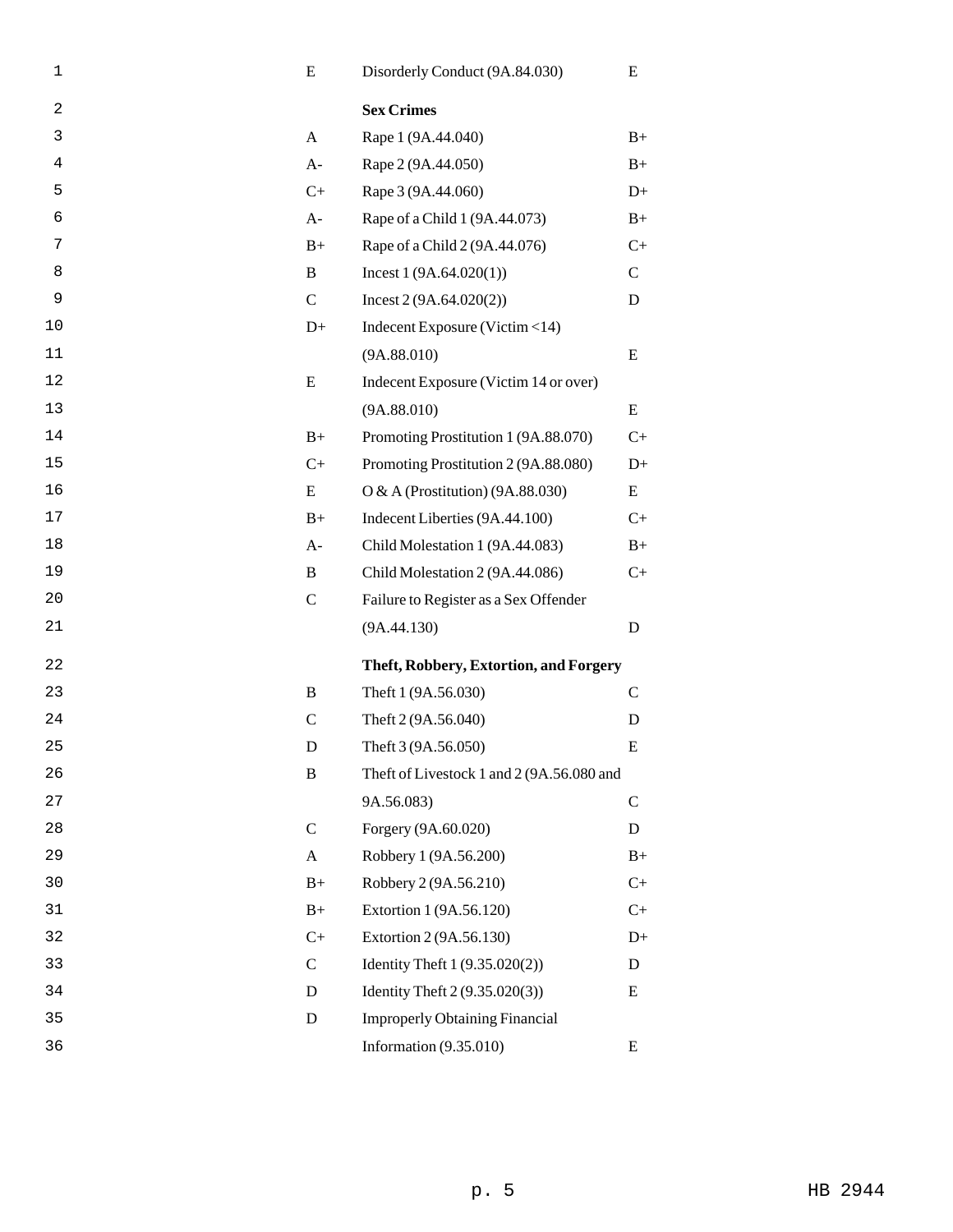| 1  | B             | Possession of a Stolen Vehicle             |               |
|----|---------------|--------------------------------------------|---------------|
| 2  |               | (9A.56.068)                                | $\mathcal{C}$ |
| 3  | B             | Possession of Stolen Property 1            |               |
| 4  |               | (9A.56.150)                                | $\mathsf{C}$  |
| 5  | $\mathbf C$   | Possession of Stolen Property 2            |               |
| 6  |               | (9A.56.160)                                | D             |
| 7  | D             | Possession of Stolen Property 3            |               |
| 8  |               | (9A.56.170)                                | E             |
| 9  | B             | Taking Motor Vehicle Without Permission    |               |
| 10 |               | 1(9A.56.070)                               | $\mathcal{C}$ |
| 11 | $\mathsf{C}$  | Taking Motor Vehicle Without Permission    |               |
| 12 |               | 2(9A.56.075)                               | D             |
| 13 | B             | Theft of a Motor Vehicle (9A.56.065)       | $\mathsf{C}$  |
| 14 |               | <b>Motor Vehicle Related Crimes</b>        |               |
| 15 | E             | Driving Without a License (46.20.005)      | Ε             |
| 16 | $B+$          | Hit and Run - Death $(46.52.020(4)(a))$    | $C+$          |
| 17 | $\mathsf{C}$  | Hit and Run - Injury (46.52.020(4)(b))     | D             |
| 18 | D             | Hit and Run-Attended (46.52.020(5))        | E             |
| 19 | E             | Hit and Run-Unattended (46.52.010)         | E             |
| 20 | $\mathsf{C}$  | Vehicular Assault (46.61.522)              | D             |
| 21 | $\mathsf{C}$  | Attempting to Elude Pursuing Police        |               |
| 22 |               | Vehicle (46.61.024)                        | D             |
| 23 | E             | Reckless Driving (46.61.500)               | E             |
| 24 | D             | Driving While Under the Influence          |               |
| 25 |               | $(46.61.502$ and $46.61.504)$              | Ε             |
| 26 | $B+$          | Felony Driving While Under the Influence   |               |
| 27 |               | (46.61.502(6))                             | B             |
| 28 | $B+$          | Felony Physical Control of a Vehicle       |               |
| 29 |               | While Under the Influence $(46.61.504(6))$ | B             |
| 30 |               | Other                                      |               |
| 31 | B             | Animal Cruelty 1 (16.52.205)               | C             |
| 32 | B             | Bomb Threat (9.61.160)                     | C             |
| 33 | $\mathsf{C}$  | Escape 1 <sup>1</sup> (9A.76.110)          | $\mathsf{C}$  |
| 34 | $\mathcal{C}$ | Escape 2 <sup>1</sup> (9A.76.120)          | C             |
| 35 | D             | Escape 3 (9A.76.130)                       | Ε             |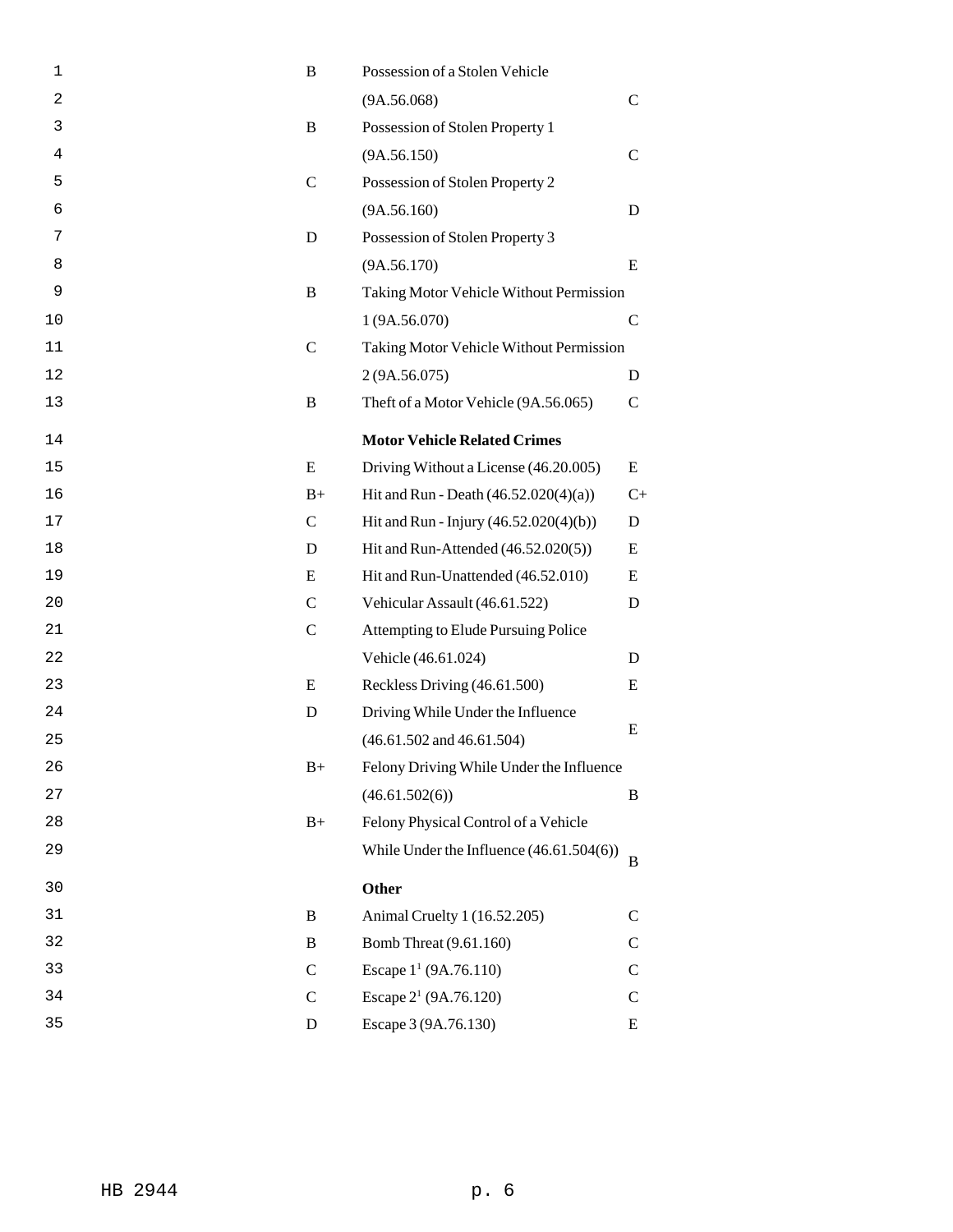| 1                                | ${\bf E}$                                                   | Obscene, Harassing, Etc., Phone Calls                                         |                                                                                                                                                                                                     |
|----------------------------------|-------------------------------------------------------------|-------------------------------------------------------------------------------|-----------------------------------------------------------------------------------------------------------------------------------------------------------------------------------------------------|
| 2                                |                                                             | (9.61.230)                                                                    | ${\bf E}$                                                                                                                                                                                           |
| 3                                | $\mathbf{A}$                                                | Other Offense Equivalent to an Adult                                          |                                                                                                                                                                                                     |
| 4                                |                                                             | Class A Felony                                                                | $B+$                                                                                                                                                                                                |
| 5                                | $\mathbf B$                                                 | Other Offense Equivalent to an Adult                                          |                                                                                                                                                                                                     |
| 6                                |                                                             | Class B Felony                                                                | $\mathsf{C}$                                                                                                                                                                                        |
| 7                                | $\mathbf C$                                                 | Other Offense Equivalent to an Adult                                          |                                                                                                                                                                                                     |
| 8                                |                                                             | Class C Felony                                                                | D                                                                                                                                                                                                   |
| 9                                | $\mathbf D$                                                 | Other Offense Equivalent to an Adult                                          |                                                                                                                                                                                                     |
| 10                               |                                                             | Gross Misdemeanor                                                             | E                                                                                                                                                                                                   |
| 11                               | E                                                           | Other Offense Equivalent to an Adult                                          |                                                                                                                                                                                                     |
| 12                               |                                                             | Misdemeanor                                                                   | E                                                                                                                                                                                                   |
| 13                               | $\mathbf V$                                                 | Violation of Order of Restitution,                                            |                                                                                                                                                                                                     |
| 14                               |                                                             | Community Supervision, or Confinement                                         |                                                                                                                                                                                                     |
| 15                               |                                                             | $(13.40.200)^2$                                                               | $\mathbf V$                                                                                                                                                                                         |
| 16                               |                                                             |                                                                               | $E^1$ Escape 1 and 2 and Attempted Escape 1 and 2 are classed as C offenses                                                                                                                         |
| 17                               |                                                             | and the standard range is established as follows:                             |                                                                                                                                                                                                     |
| 18<br>19<br>20<br>21<br>22<br>23 | confinement<br>confinement<br>period - 12 weeks confinement |                                                                               | 1st escape or attempted escape during 12-month period - 4 weeks<br>2nd escape or attempted escape during 12-month period - 8 weeks<br>3rd and subsequent escape or attempted escape during 12-month |
| 24                               |                                                             |                                                                               | <sup>2</sup> If the court finds that a respondent has violated terms of an order,                                                                                                                   |
| 25                               |                                                             | it may impose a penalty of up to 30 days of confinement.                      |                                                                                                                                                                                                     |
| 26                               |                                                             | JUVENILE SENTENCING STANDARDS                                                 |                                                                                                                                                                                                     |
| 27<br>28                         |                                                             | select sentencing option A, B, C, D, or RCW 13.40.167.                        | This schedule must be used for juvenile offenders. The court may                                                                                                                                    |
| 29<br>30<br>31                   |                                                             | <b>OPTION A</b><br>JUVENILE OFFENDER SENTENCING GRID<br><b>STANDARD RANGE</b> |                                                                                                                                                                                                     |
| 32                               | $A+$                                                        | 180 WEEKS TO AGE 21 YEARS                                                     |                                                                                                                                                                                                     |
|                                  |                                                             |                                                                               |                                                                                                                                                                                                     |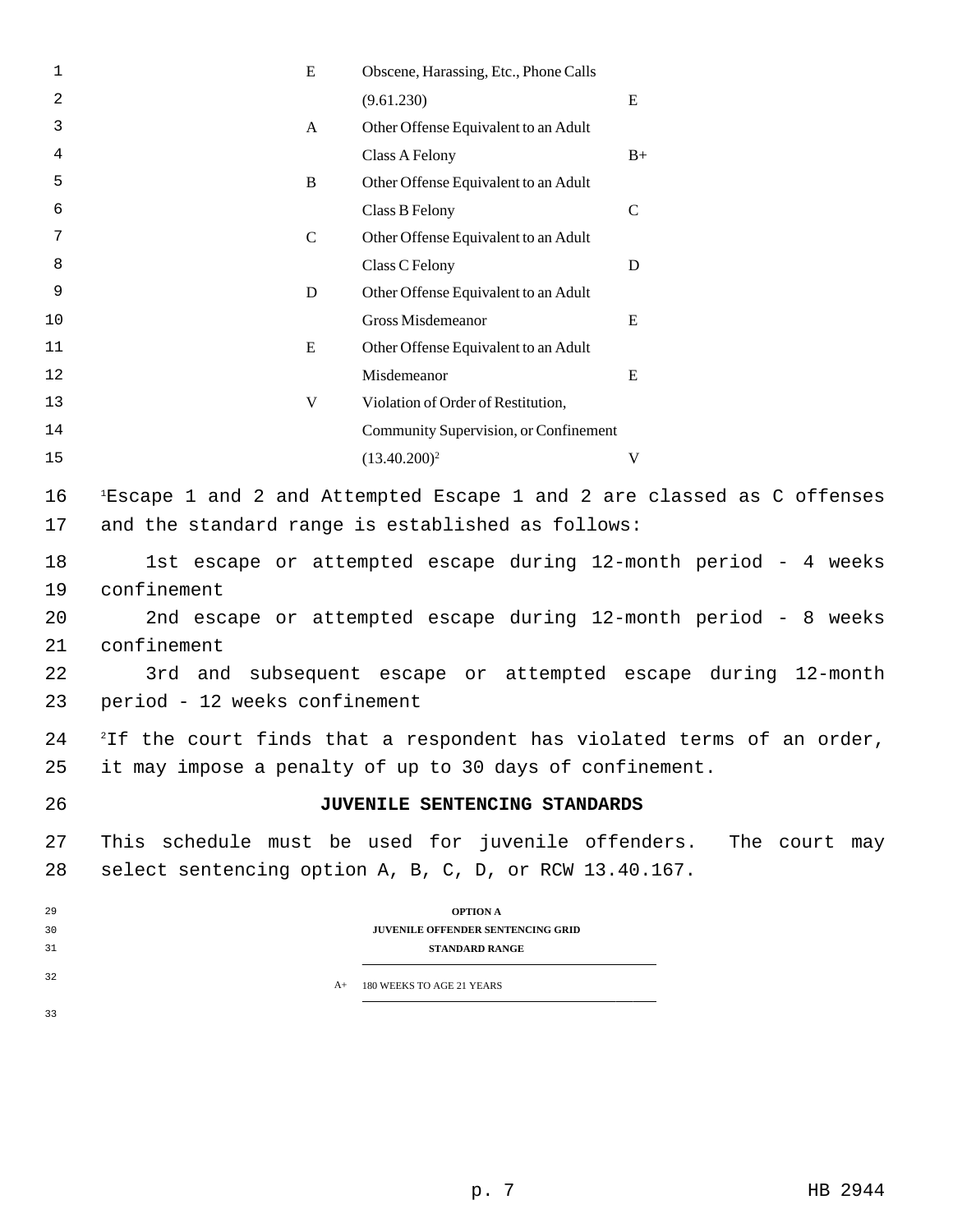| $\mathbf 1$             |          | A            | 103 WEEKS TO 129 WEEKS |                         |                                      |               |                |
|-------------------------|----------|--------------|------------------------|-------------------------|--------------------------------------|---------------|----------------|
| $\overline{\mathbf{c}}$ |          |              |                        |                         |                                      |               |                |
| 3                       |          | $A-$         | 15-36                  | 52-65                   | 80-100                               | 103-129       |                |
| 4                       |          |              | <b>WEEKS</b>           | <b>WEEKS</b>            | <b>WEEKS</b>                         | <b>WEEKS</b>  |                |
| 5                       |          |              | <b>EXCEPT</b>          |                         |                                      |               |                |
| 6                       |          |              | 30-40                  |                         |                                      |               |                |
| 7                       |          |              | <b>WEEKS FOR</b>       |                         |                                      |               |                |
| 8                       |          |              | $15 - 17$              |                         |                                      |               |                |
| 9                       |          |              | YEAR OLDS              |                         |                                      |               |                |
| 10                      |          |              |                        |                         |                                      |               |                |
| 11                      | Current  | $B+$         | 15-36                  |                         | 52-65                                | $80 - 100$    | 103-129        |
| 12                      | Offense  |              | <b>WEEKS</b>           |                         | <b>WEEKS</b>                         | <b>WEEKS</b>  | <b>WEEKS</b>   |
| 13                      | Category |              |                        |                         |                                      |               |                |
| 14                      |          | $\, {\bf B}$ | <b>LOCAL</b>           |                         |                                      |               | 52-65          |
| 15                      |          |              | SANCTIONS (LS)         |                         | 15-36 WEEKS                          |               | <b>WEEKS</b>   |
| 16                      |          |              |                        |                         |                                      |               |                |
| 17                      |          | $C+$         | LS                     |                         |                                      |               |                |
| 18                      |          |              |                        |                         |                                      | 15-36 WEEKS   |                |
|                         |          |              |                        |                         |                                      |               |                |
| 19                      |          |              |                        |                         |                                      |               |                |
| 20                      |          | $\mathbf C$  | LS                     |                         |                                      |               | 15-36 WEEKS    |
| 21                      |          |              |                        | <b>Local Sanctions:</b> |                                      |               |                |
| 22                      |          |              |                        | 0 to 30 Days            |                                      |               |                |
| 23                      |          | $D+$         | LS                     |                         | 0 to 12 Months Community Supervision |               |                |
| 24                      |          |              |                        |                         | 0 to 150 Hours Community Restitution |               |                |
| 25                      |          | $\mathbf D$  | LS                     | \$0 to \$500 Fine       |                                      |               |                |
| 26                      |          |              |                        |                         |                                      |               |                |
| 27                      |          | Е            | LS                     |                         |                                      |               |                |
| 28                      |          |              |                        |                         |                                      |               |                |
| 29                      |          |              | $\boldsymbol{0}$       | $\,1$                   | $\overline{c}$                       | $\mathfrak z$ | $\overline{4}$ |
| 30                      |          |              |                        |                         |                                      |               | or more        |
| 31                      |          |              |                        | PRIOR ADJUDICATIONS     |                                      |               |                |

32 NOTE: References in the grid to days or weeks mean periods of 33 confinement.

34 (1) The vertical axis of the grid is the current offense category. 35 The current offense category is determined by the offense of 36 adjudication.

37 (2) The horizontal axis of the grid is the number of prior 38 adjudications included in the juvenile's criminal history. Each prior 39 felony adjudication shall count as one point. Each prior violation, 40 misdemeanor, and gross misdemeanor adjudication shall count as 1/4 41 point. Fractional points shall be rounded down.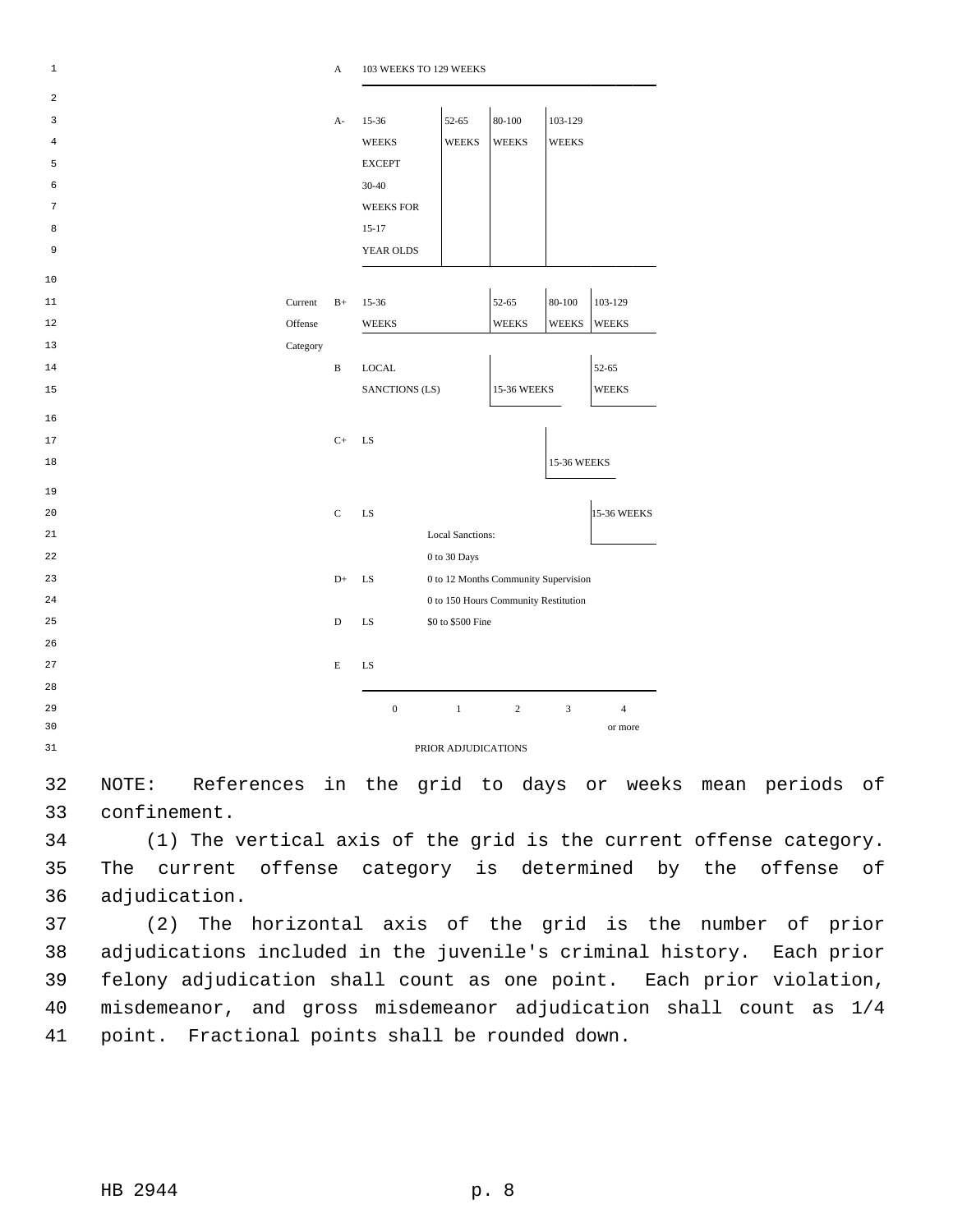1 (3) The standard range disposition for each offense is determined 2 by the intersection of the column defined by the prior adjudications 3 and the row defined by the current offense category. 4 (4) RCW 13.40.180 applies if the offender is being sentenced for 5 more than one offense. 6 (5) A current offense that is a violation is equivalent to an 7 offense category of E. However, a disposition for a violation shall 8 not include confinement. 9 **OR** 10 **OPTION B** 11 **SUSPENDED DISPOSITION ALTERNATIVE** 12 (1) If the offender is subject to a standard range disposition 13 involving confinement by the department, the court may impose the 14 standard range and suspend the disposition on condition that the 15 offender comply with one or more local sanctions and any educational or 16 treatment requirement. The treatment programs provided to the offender 17 must be either research-based best practice programs as identified by 18 the Washington state institute for public policy or the joint 19 legislative audit and review committee, or for chemical dependency

21 research-based best practice programs. For the purposes of this 22 subsection:

23 (a) "Evidence-based" means a program or practice that has had 24 multiple site random controlled trials across heterogeneous populations 25 demonstrating that the program or practice is effective for the 26 population; and

20 treatment programs or services, they must be evidence-based or

27 (b) "Research-based" means a program or practice that has some 28 research demonstrating effectiveness, but that does not yet meet the 29 standard of evidence-based practices.

30 (2) If the offender fails to comply with the suspended disposition, 31 the court may impose sanctions pursuant to RCW 13.40.200 or may revoke 32 the suspended disposition and order the disposition's execution.

33 (3) An offender is ineligible for the suspended disposition option 34 under this section if the offender is:

35 (a) Adjudicated of an A+ offense;

36 (b) Fourteen years of age or older and is adjudicated of one or 37 more of the following offenses: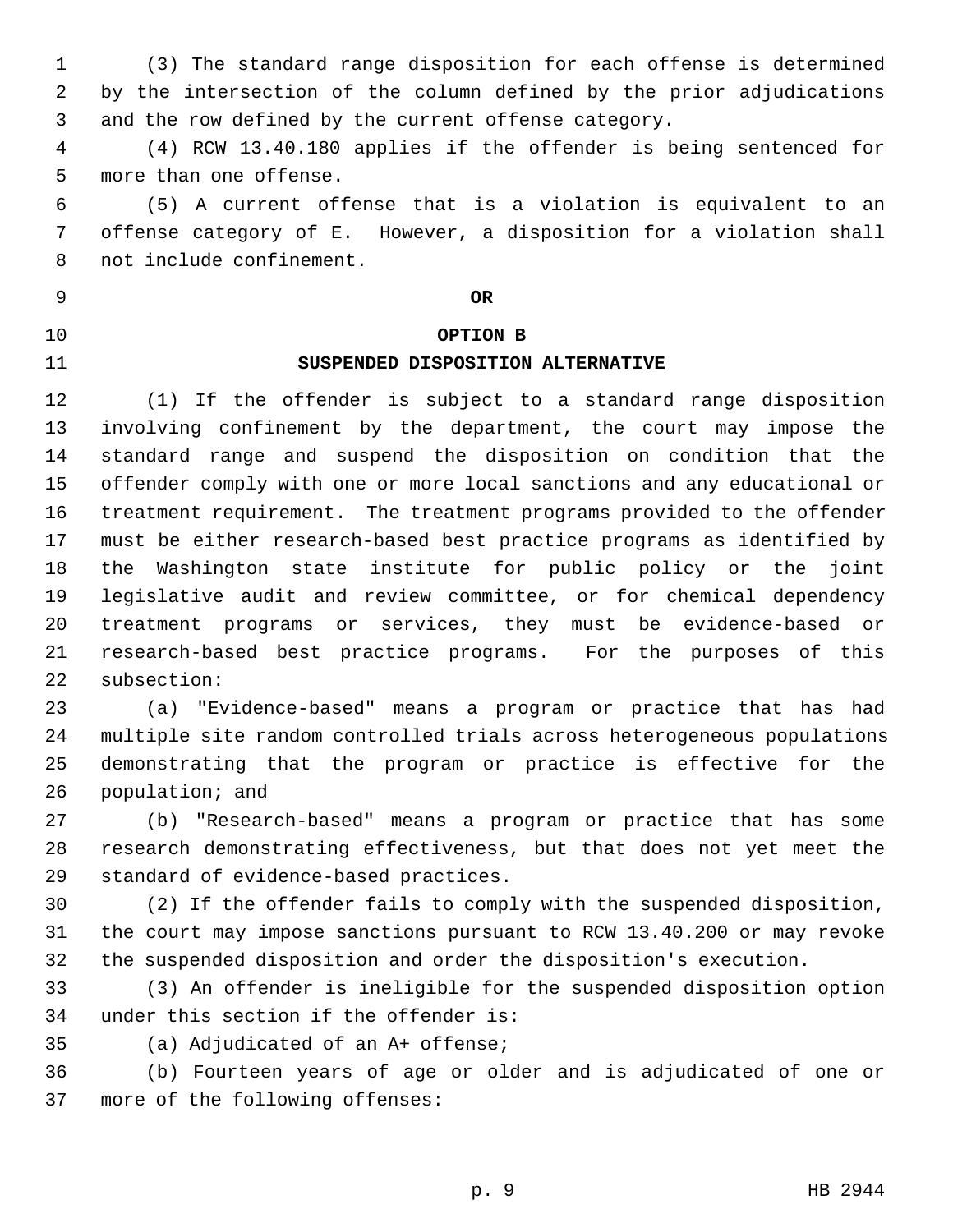- 1 (i) A class A offense, or an attempt, conspiracy, or solicitation 2 to commit a class A offense;
- 3 (ii) Manslaughter in the first degree (RCW 9A.32.060); or

 4 (iii) Assault in the second degree (RCW 9A.36.021), extortion in 5 the first degree (RCW 9A.56.120), kidnapping in the second degree (RCW 6 9A.40.030), robbery in the second degree (RCW 9A.56.210), residential 7 burglary (RCW 9A.52.025), burglary in the second degree (RCW 8 9A.52.030), drive-by shooting (RCW 9A.36.045), vehicular homicide (RCW 9 46.61.520), hit and run death (RCW 46.52.020(4)(a)), intimidating a 10 witness (RCW 9A.72.110), violation of the uniform controlled substances 11 act (RCW 69.50.401 (2)(a) and (b)), or manslaughter 2 (RCW 9A.32.070), 12 when the offense includes infliction of bodily harm upon another or 13 when during the commission or immediate withdrawal from the offense the 14 respondent was armed with a deadly weapon;

- 15 (c) Ordered to serve a disposition for a firearm violation under 16 RCW 13.40.193; or
- 17 (d) Adjudicated of a sex offense as defined in RCW 9.94A.030.
- 18 **OR**
- 
- 

#### 19 **OPTION C**

### 20 **CHEMICAL DEPENDENCY DISPOSITION ALTERNATIVE**

21 If the juvenile offender is subject to a standard range disposition 22 of local sanctions or 15 to 36 weeks of confinement and has not 23 committed an A- or B+ offense, other than a first-time B+ offense under 24 chapter 9.41 RCW, the court may impose a disposition under RCW 25 13.40.160(4) and 13.40.165.

# 26 **OR**

### 27 **OPTION D**

#### 28 **MANIFEST INJUSTICE**

29 If the court determines that a disposition under option A, B, or C 30 would effectuate a manifest injustice, the court shall impose a 31 disposition outside the standard range under RCW 13.40.160(2).

32 **Sec. 2.** RCW 13.40.193 and 2003 c 53 s 100 are each amended to read 33 as follows:

34 (1) If a respondent is found to have been in possession of a 35 firearm in violation of RCW 9.41.040(2)(a)(iii), the court shall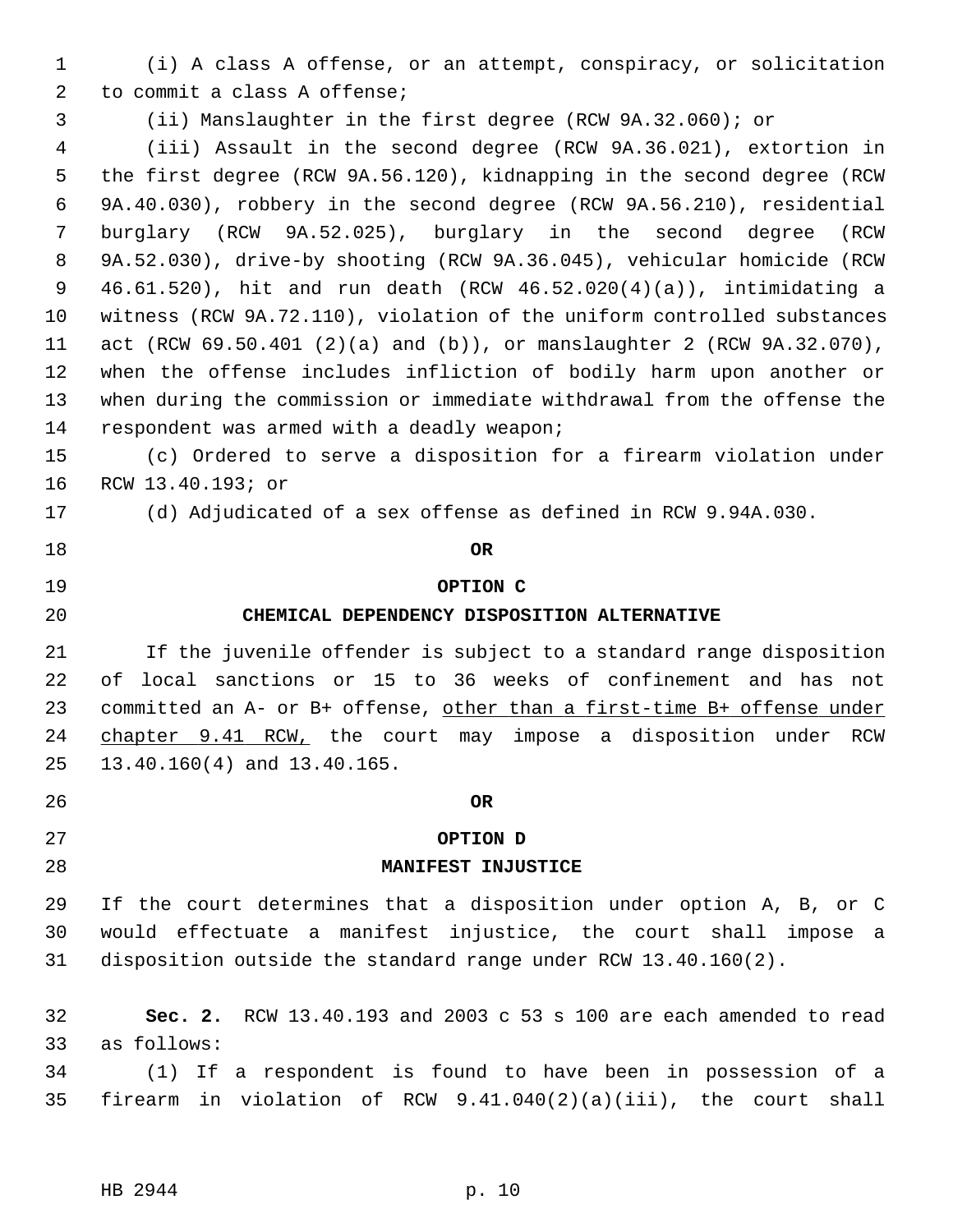1 ((impose a minimum disposition of ten days of confinement. If the 2 offender's standard range of disposition for the offense as indicated 3 in RCW 13.40.0357 is more than thirty days of confinement, the court 4 shall)) commit the offender to the department for the standard range 5 disposition, as indicated in RCW 13.40.0357 unless the respondent is 6 eligible for and the court imposes a disposition under RCW 13.40.160(4) 7 and 13.40.165. ((The offender shall not be released until the offender 8 has served a minimum of ten days in confinement.)

 9 (2) If the court finds that the respondent or an accomplice was 10 armed with a firearm, the court shall determine the standard range 11 disposition for the offense pursuant to RCW 13.40.160. If the offender 12 or an accomplice was armed with a firearm when the offender committed 13 any felony other than possession of a machine gun, possession of a 14 stolen firearm, drive-by shooting, theft of a firearm, unlawful 15 possession of a firearm in the first and second degree, or use of a 16 machine gun in a felony, the following periods of total confinement 17 must be added to the sentence: For a class A felony, six months; for 18 a class B felony, four months; and for a class C felony, two months. 19 The additional time shall be imposed regardless of the offense's 20 juvenile disposition offense category as designated in RCW 13.40.0357.

21 (3) When a disposition under this section would effectuate a 22 manifest injustice, the court may impose another disposition. When a 23 judge finds a manifest injustice and imposes a disposition of 24 confinement exceeding thirty days, the court shall commit the juvenile 25 to a maximum term, and the provisions of RCW 13.40.030(2) shall be used 26 to determine the range. When a judge finds a manifest injustice and 27 imposes a disposition of confinement less than thirty days, the 28 disposition shall be comprised of confinement or community supervision 29 or both.

30 (4) Any term of confinement ordered pursuant to this section shall 31 run consecutively to any term of confinement imposed in the same 32 disposition for other offenses.

33 **Sec. 3.** RCW 13.40.160 and 2007 c 199 s 14 are each amended to read 34 as follows:

35 (1) The standard range disposition for a juvenile adjudicated of an 36 offense is determined according to RCW 13.40.0357.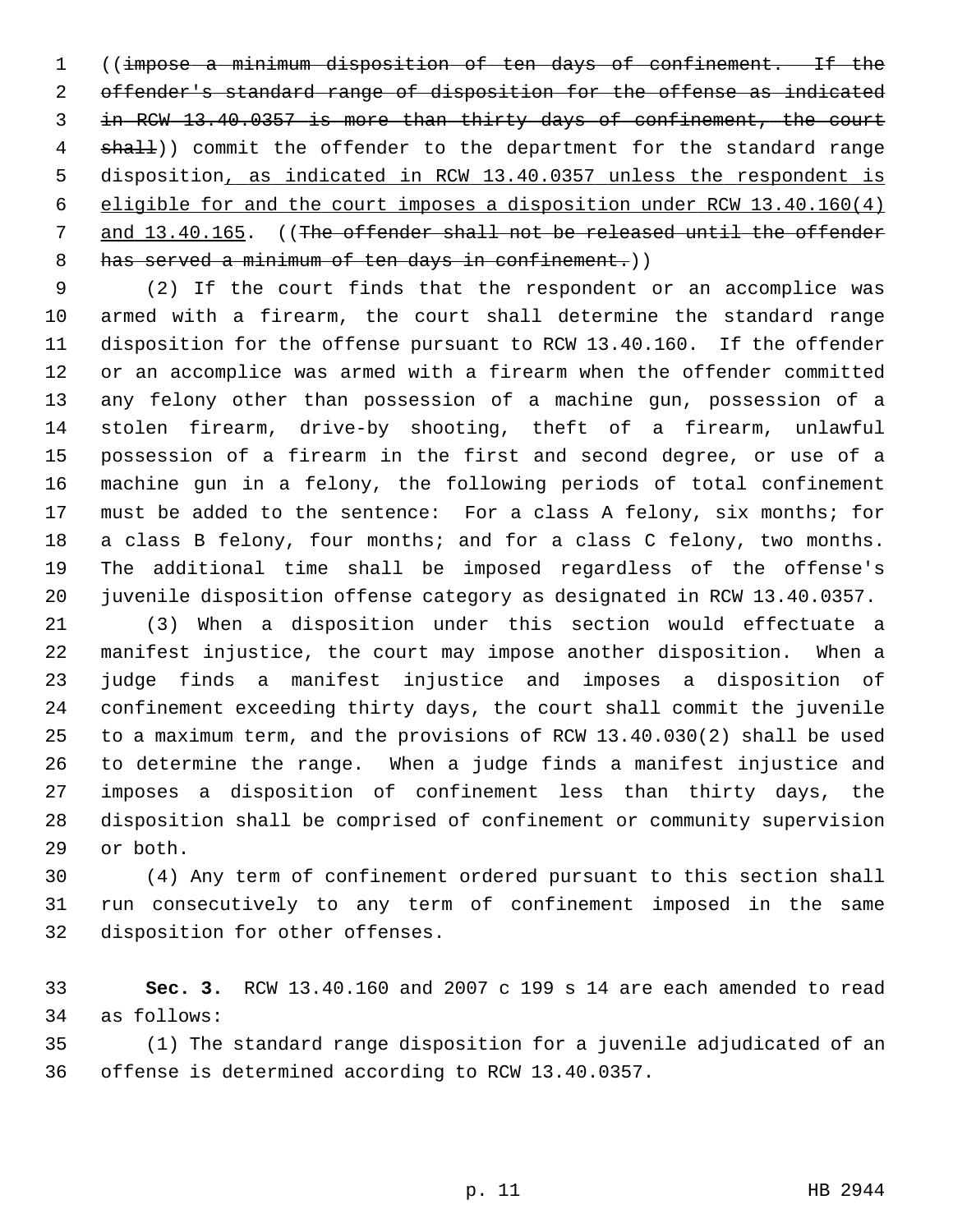1 (a) When the court sentences an offender to a local sanction as 2 provided in RCW 13.40.0357 option A, the court shall impose a 3 determinate disposition within the standard ranges, except as provided 4 in subsection (2), (3), (4), (5), or (6) of this section. The 5 disposition may be comprised of one or more local sanctions.

 6 (b) When the court sentences an offender to a standard range as 7 provided in RCW 13.40.0357 option A that includes a term of confinement 8 exceeding thirty days, commitment shall be to the department for the 9 standard range of confinement, except as provided in subsection (2), 10 (3), (4), (5), or (6) of this section.

11 (2) If the court concludes, and enters reasons for its conclusion, 12 that disposition within the standard range would effectuate a manifest 13 injustice the court shall impose a disposition outside the standard 14 range, as indicated in option D of RCW 13.40.0357. The court's finding 15 of manifest injustice shall be supported by clear and convincing 16 evidence.

17 A disposition outside the standard range shall be determinate and 18 shall be comprised of confinement or community supervision, or a 19 combination thereof. When a judge finds a manifest injustice and 20 imposes a sentence of confinement exceeding thirty days, the court 21 shall sentence the juvenile to a maximum term, and the provisions of 22 RCW 13.40.030(2) shall be used to determine the range. A disposition 23 outside the standard range is appealable under RCW 13.40.230 by the 24 state or the respondent. A disposition within the standard range is 25 not appealable under RCW 13.40.230.

26 (3) When a juvenile offender is found to have committed a sex 27 offense, other than a sex offense that is also a serious violent 28 offense as defined by RCW 9.94A.030, and has no history of a prior sex 29 offense, the court, on its own motion or the motion of the state or the 30 respondent, may order an examination to determine whether the 31 respondent is amenable to treatment.

32 The report of the examination shall include at a minimum the 33 following: The respondent's version of the facts and the official 34 version of the facts, the respondent's offense history, an assessment 35 of problems in addition to alleged deviant behaviors, the respondent's 36 social, educational, and employment situation, and other evaluation 37 measures used. The report shall set forth the sources of the 38 evaluator's information.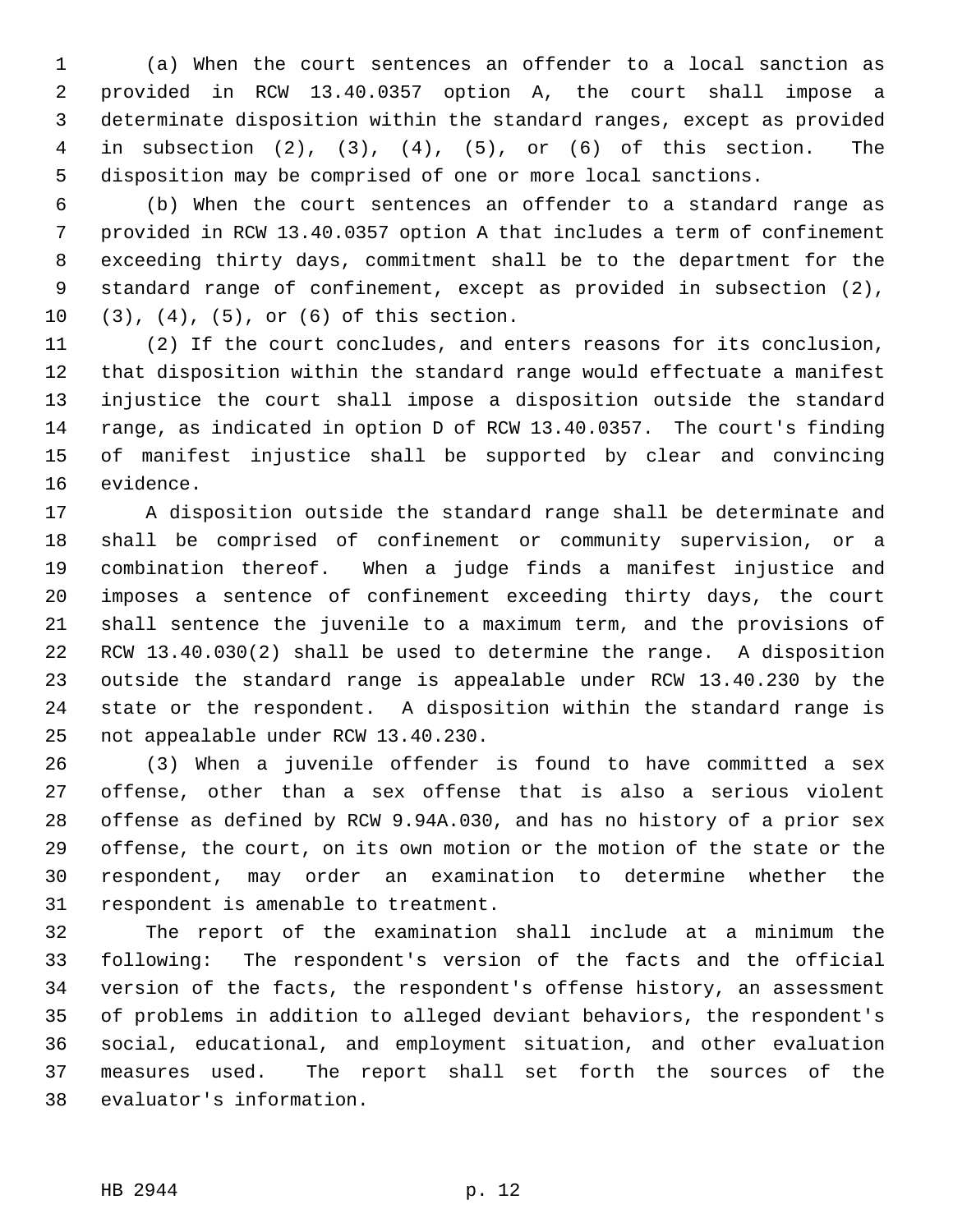1 The examiner shall assess and report regarding the respondent's 2 amenability to treatment and relative risk to the community. A 3 proposed treatment plan shall be provided and shall include, at a 4 minimum:

 5 (a)(i) Frequency and type of contact between the offender and 6 therapist;

 7 (ii) Specific issues to be addressed in the treatment and 8 description of planned treatment modalities;

 9 (iii) Monitoring plans, including any requirements regarding living 10 conditions, lifestyle requirements, and monitoring by family members, 11 legal guardians, or others;

12 (iv) Anticipated length of treatment; and

13 (v) Recommended crime-related prohibitions.

14 The court on its own motion may order, or on a motion by the state 15 shall order, a second examination regarding the offender's amenability 16 to treatment. The evaluator shall be selected by the party making the 17 motion. The defendant shall pay the cost of any second examination 18 ordered unless the court finds the defendant to be indigent in which 19 case the state shall pay the cost.

20 After receipt of reports of the examination, the court shall then 21 consider whether the offender and the community will benefit from use 22 of this special sex offender disposition alternative and consider the 23 victim's opinion whether the offender should receive a treatment 24 disposition under this section. If the court determines that this 25 special sex offender disposition alternative is appropriate, then the 26 court shall impose a determinate disposition within the standard range 27 for the offense, or if the court concludes, and enters reasons for its 28 conclusions, that such disposition would cause a manifest injustice, 29 the court shall impose a disposition under option D, and the court may 30 suspend the execution of the disposition and place the offender on 31 community supervision for at least two years. As a condition of the 32 suspended disposition, the court may impose the conditions of community 33 supervision and other conditions, including up to thirty days of 34 confinement and requirements that the offender do any one or more of 35 the following:

36 (b)(i) Devote time to a specific education, employment, or 37 occupation;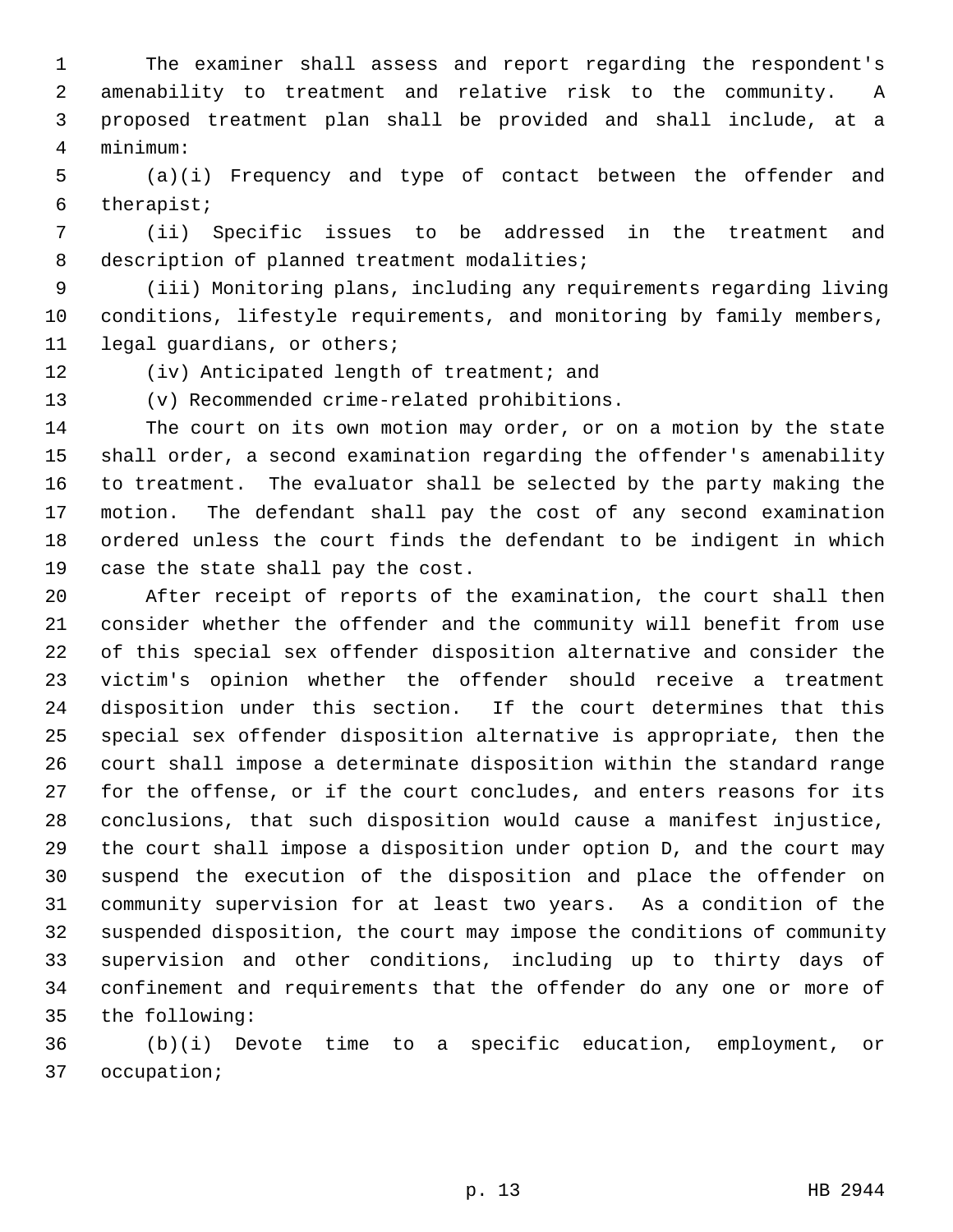1 (ii) Undergo available outpatient sex offender treatment for up to 2 two years, or inpatient sex offender treatment not to exceed the 3 standard range of confinement for that offense. A community mental 4 health center may not be used for such treatment unless it has an 5 appropriate program designed for sex offender treatment. The 6 respondent shall not change sex offender treatment providers or 7 treatment conditions without first notifying the prosecutor, the 8 probation counselor, and the court, and shall not change providers 9 without court approval after a hearing if the prosecutor or probation 10 counselor object to the change;

11 (iii) Remain within prescribed geographical boundaries and notify 12 the court or the probation counselor prior to any change in the 13 offender's address, educational program, or employment;

14 (iv) Report to the prosecutor and the probation counselor prior to 15 any change in a sex offender treatment provider. This change shall 16 have prior approval by the court;

17 (v) Report as directed to the court and a probation counselor;

18 (vi) Pay all court-ordered legal financial obligations, perform 19 community restitution, or any combination thereof;

20 (vii) Make restitution to the victim for the cost of any counseling 21 reasonably related to the offense;

22 (viii) Comply with the conditions of any court-ordered probation 23 bond; or

24 (ix) The court shall order that the offender shall not attend the 25 public or approved private elementary, middle, or high school attended 26 by the victim or the victim's siblings. The parents or legal guardians 27 of the offender are responsible for transportation or other costs 28 associated with the offender's change of school that would otherwise be 29 paid by the school district. The court shall send notice of the 30 disposition and restriction on attending the same school as the victim 31 or victim's siblings to the public or approved private school the 32 juvenile will attend, if known, or if unknown, to the approved private 33 schools and the public school district board of directors of the 34 district in which the juvenile resides or intends to reside. This 35 notice must be sent at the earliest possible date but not later than 36 ten calendar days after entry of the disposition.

37 The sex offender treatment provider shall submit quarterly reports 38 on the respondent's progress in treatment to the court and the parties.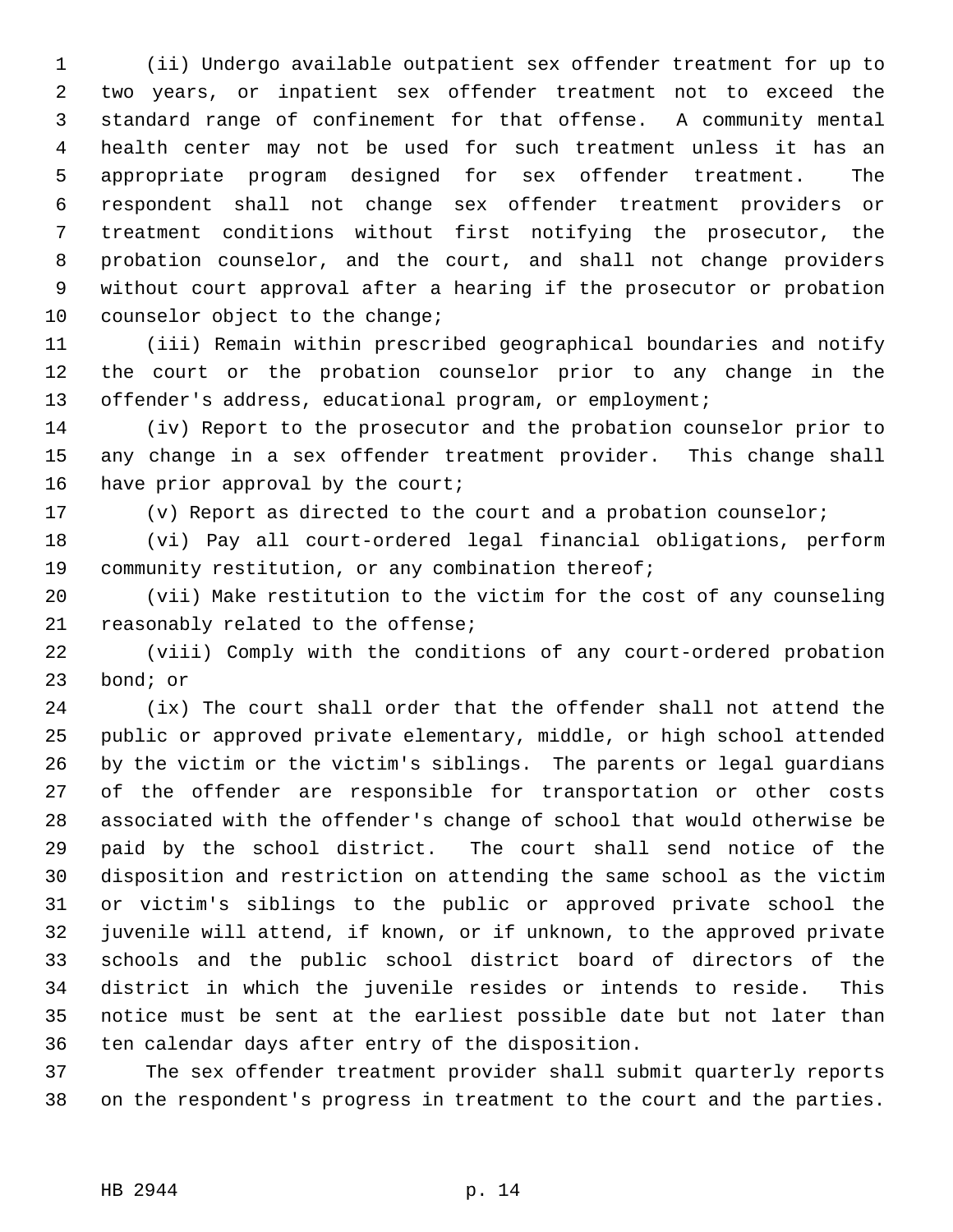1 The reports shall reference the treatment plan and include at a minimum 2 the following: Dates of attendance, respondent's compliance with 3 requirements, treatment activities, the respondent's relative progress 4 in treatment, and any other material specified by the court at the time 5 of the disposition.

 6 At the time of the disposition, the court may set treatment review 7 hearings as the court considers appropriate.

 8 Except as provided in this subsection (3), after July 1, 1991, 9 examinations and treatment ordered pursuant to this subsection shall 10 only be conducted by certified sex offender treatment providers or 11 certified affiliate sex offender treatment providers under chapter 12 18.155 RCW. A sex offender therapist who examines or treats a juvenile 13 sex offender pursuant to this subsection does not have to be certified 14 by the department of health pursuant to chapter 18.155 RCW if the court 15 finds that: (A) The offender has already moved to another state or 16 plans to move to another state for reasons other than circumventing the 17 certification requirements; (B) no certified sex offender treatment 18 providers or certified affiliate sex offender treatment providers are 19 available for treatment within a reasonable geographical distance of 20 the offender's home; and (C) the evaluation and treatment plan comply 21 with this subsection (3) and the rules adopted by the department of 22 health.

23 If the offender violates any condition of the disposition or the 24 court finds that the respondent is failing to make satisfactory 25 progress in treatment, the court may revoke the suspension and order 26 execution of the disposition or the court may impose a penalty of up to 27 thirty days' confinement for violating conditions of the disposition. 28 The court may order both execution of the disposition and up to thirty 29 days' confinement for the violation of the conditions of the 30 disposition. The court shall give credit for any confinement time 31 previously served if that confinement was for the offense for which the 32 suspension is being revoked.

33 For purposes of this section, "victim" means any person who has 34 sustained emotional, psychological, physical, or financial injury to 35 person or property as a direct result of the crime charged. "Victim" 36 may also include a known parent or guardian of a victim who is a minor 37 child unless the parent or guardian is the perpetrator of the offense.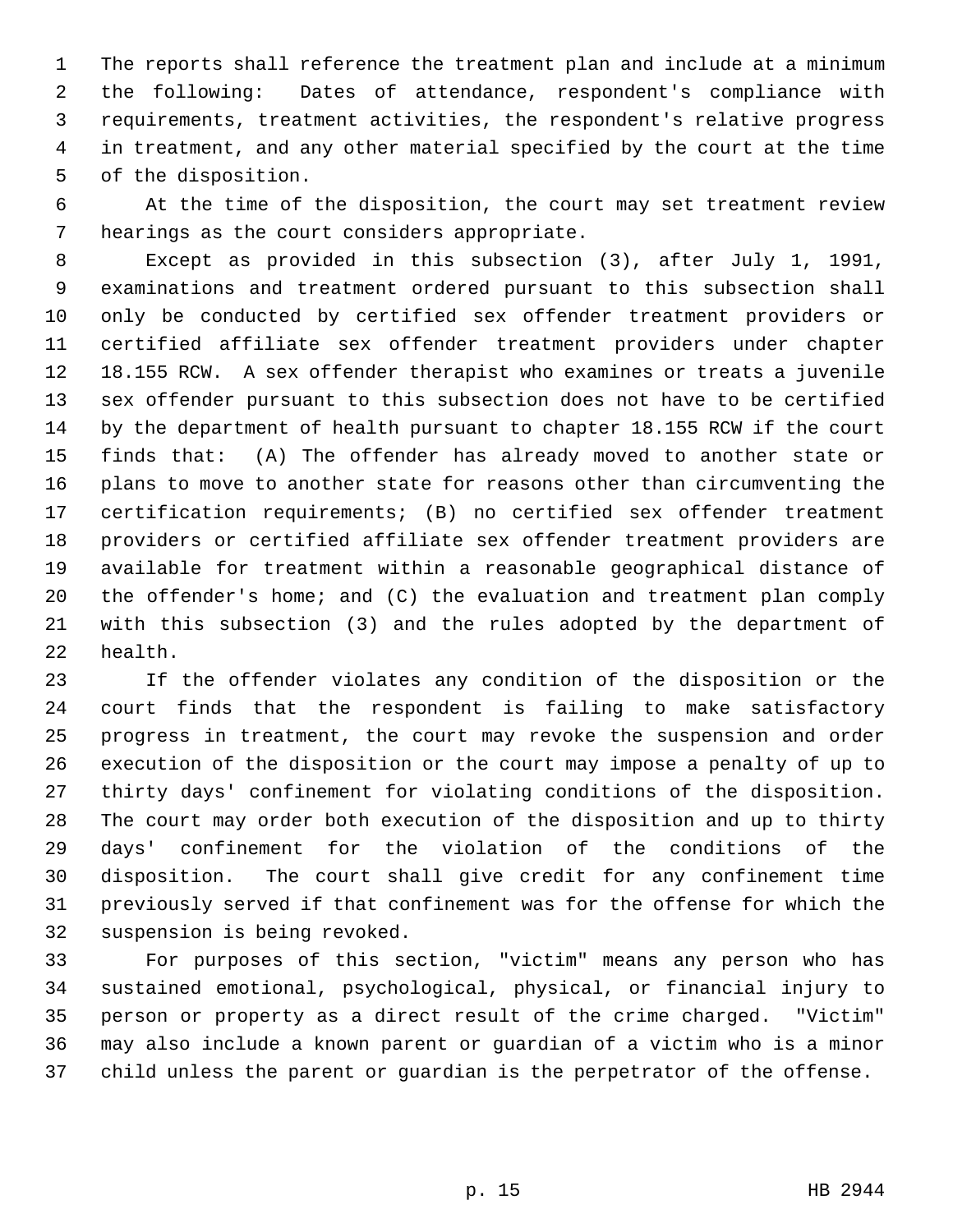1 A disposition entered under this subsection (3) is not appealable 2 under RCW 13.40.230.

 3 (4) If the juvenile offender is subject to a standard range 4 disposition of local sanctions or 15 to 36 weeks of confinement and has 5 not committed an A- or B+ offense, other than a first-time B+ offense 6 under chapter 9.41 RCW, the court may impose the disposition 7 alternative under RCW 13.40.165.

 8 (5) If a juvenile is subject to a commitment of 15 to 65 weeks of 9 confinement, the court may impose the disposition alternative under RCW 10 13.40.167.

11 (6) When the offender is subject to a standard range commitment of 12 15 to 36 weeks and is ineligible for a suspended disposition 13 alternative, a manifest injustice disposition below the standard range, 14 special sex offender disposition alternative, chemical dependency 15 disposition alternative, or mental health disposition alternative, the 16 court in a county with a pilot program under RCW 13.40.169 may impose 17 the disposition alternative under RCW 13.40.169.

18 (7) RCW 13.40.193 shall govern the disposition of any juvenile 19 adjudicated of possessing a firearm in violation of RCW 20 9.41.040(2)(a)(iii) or any crime in which a special finding is entered 21 that the juvenile was armed with a firearm.

22 (8) RCW 13.40.308 shall govern the disposition of any juvenile 23 adjudicated of theft of a motor vehicle as defined under RCW 9A.56.065, 24 possession of a stolen motor vehicle as defined under RCW 9A.56.068, 25 taking a motor vehicle without permission in the first degree under RCW 26 9A.56.070, and taking a motor vehicle without permission in the second 27 degree under RCW 9A.56.075.

28 (9) Whenever a juvenile offender is entitled to credit for time 29 spent in detention prior to a dispositional order, the dispositional 30 order shall specifically state the number of days of credit for time 31 served.

32 (10) Except as provided under subsection (3), (4), (5), or (6) of 33 this section, or option B of RCW 13.40.0357, or RCW 13.40.127, the 34 court shall not suspend or defer the imposition or the execution of the 35 disposition.

36 (11) In no case shall the term of confinement imposed by the court 37 at disposition exceed that to which an adult could be subjected for the 38 same offense.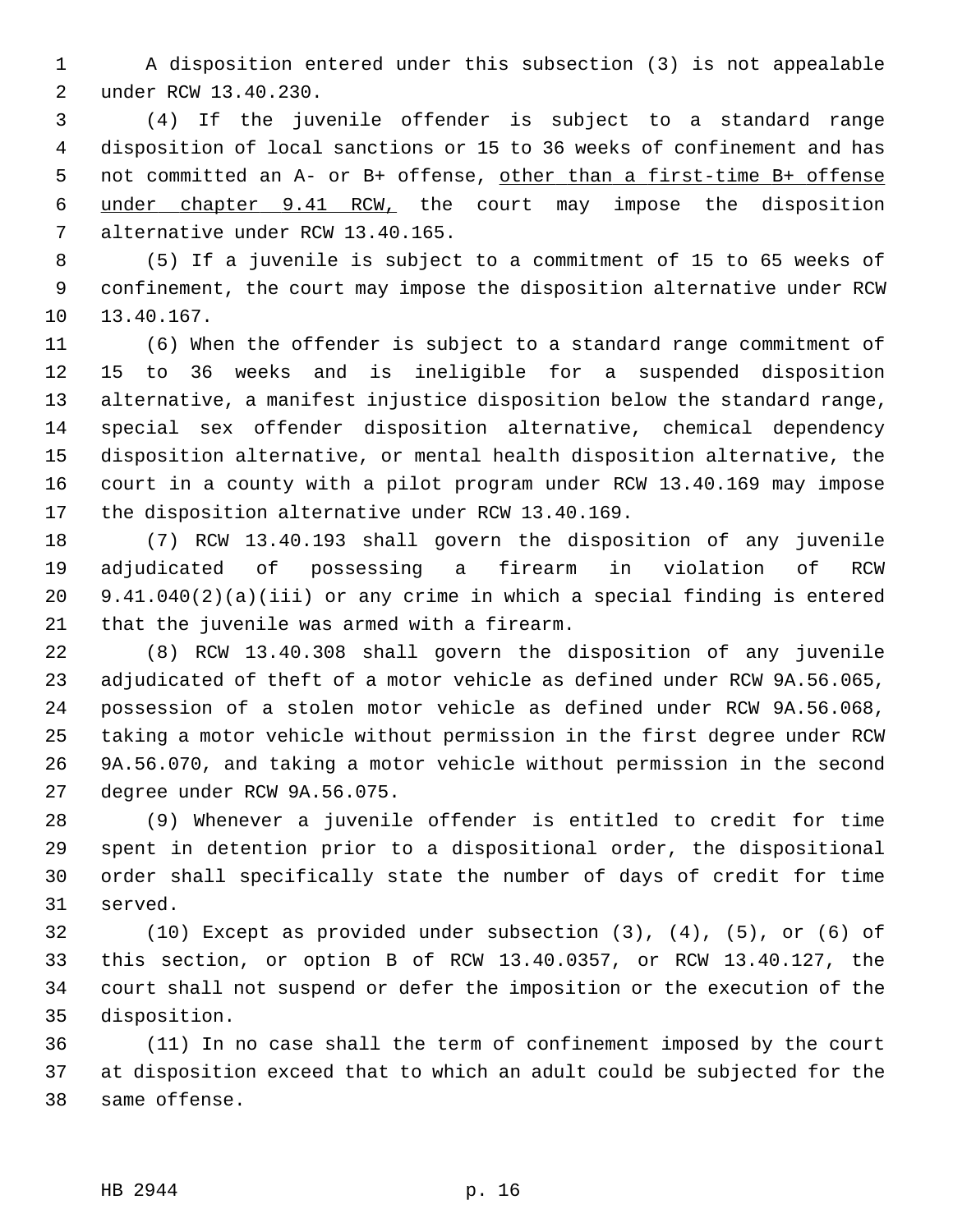1 **Sec. 4.** RCW 13.40.165 and 2004 c 120 s 5 are each amended to read 2 as follows:

 3 (1) The purpose of this disposition alternative is to ensure that 4 successful treatment options to reduce recidivism are available to 5 eligible youth, pursuant to RCW 70.96A.520. The court must consider 6 eligibility for the chemical dependency disposition alternative when a 7 juvenile offender is subject to a standard range disposition of local 8 sanctions or 15 to 36 weeks of confinement and has not committed an A- 9 or B+ offense, other than a first time B+ offense under chapter 69.50 10 RCW or a first time B+ offense under chapter 9.41 RCW. The court, on 11 its own motion or the motion of the state or the respondent if the 12 evidence shows that the offender may be chemically dependent or 13 substance abusing, may order an examination by a chemical dependency 14 counselor from a chemical dependency treatment facility approved under 15 chapter 70.96A RCW to determine if the youth is chemically dependent or 16 substance abusing. The offender shall pay the cost of any examination 17 ordered under this subsection unless the court finds that the offender 18 is indigent and no third party insurance coverage is available, in 19 which case the state shall pay the cost.

20 (2) The report of the examination shall include at a minimum the 21 following: The respondent's version of the facts and the official 22 version of the facts, the respondent's offense history, an assessment 23 of drug-alcohol problems and previous treatment attempts, the 24 respondent's social, educational, and employment situation, and other 25 evaluation measures used. The report shall set forth the sources of 26 the examiner's information.

27 (3) The examiner shall assess and report regarding the respondent's 28 relative risk to the community. A proposed treatment plan shall be 29 provided and shall include, at a minimum:

30 (a) Whether inpatient and/or outpatient treatment is recommended;

31 (b) Availability of appropriate treatment;

32 (c) Monitoring plans, including any requirements regarding living 33 conditions, lifestyle requirements, and monitoring by family members, 34 legal guardians, or others;

35 (d) Anticipated length of treatment; and

36 (e) Recommended crime-related prohibitions.

37 (4) The court on its own motion may order, or on a motion by the 38 state or the respondent shall order, a second examination. The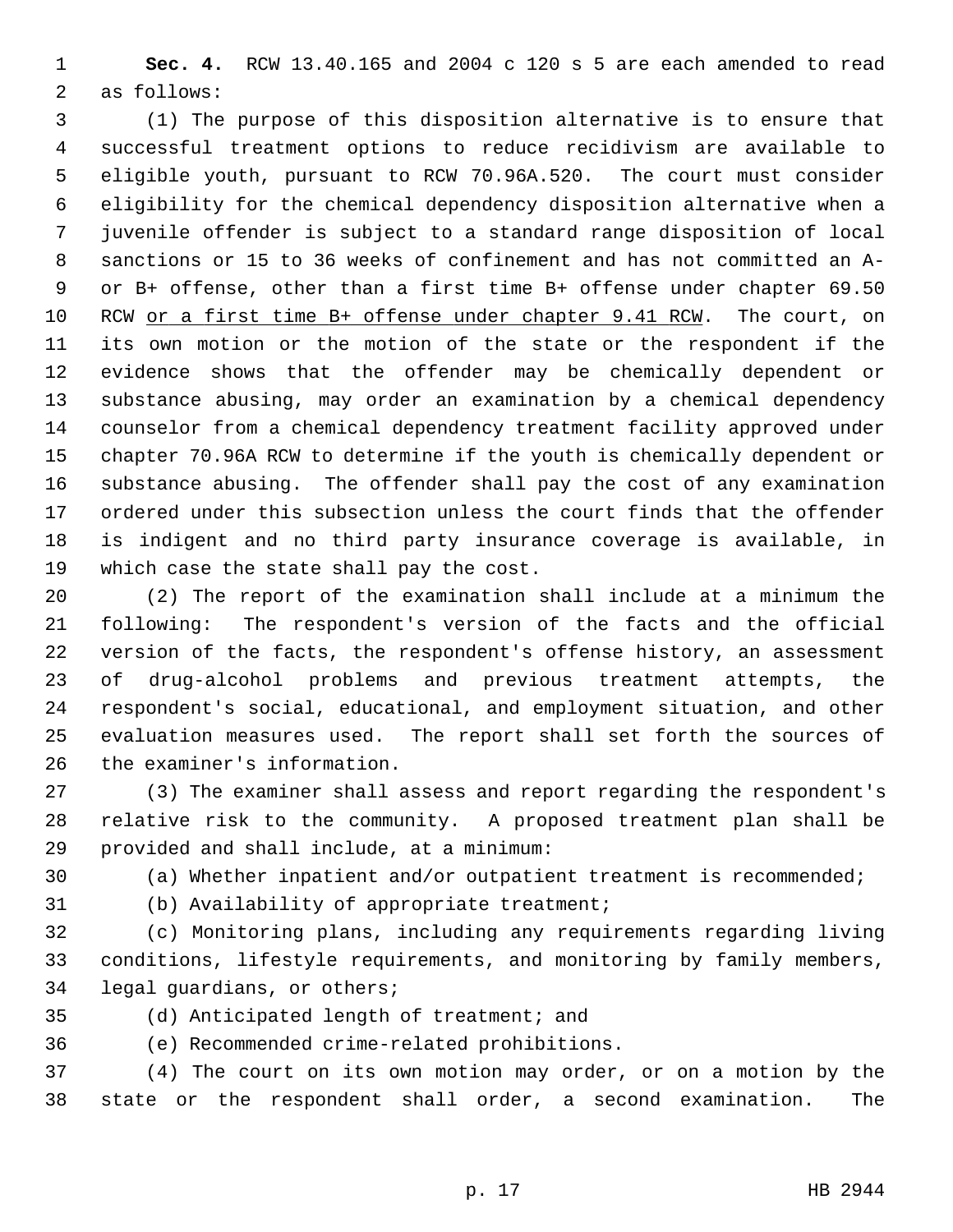1 evaluator shall be selected by the party making the motion. The 2 requesting party shall pay the cost of any examination ordered under 3 this subsection unless the requesting party is the offender and the 4 court finds that the offender is indigent and no third party insurance 5 coverage is available, in which case the state shall pay the cost.

 6 (5)(a) After receipt of reports of the examination, the court shall 7 then consider whether the offender and the community will benefit from 8 use of this chemical dependency disposition alternative and consider 9 the victim's opinion whether the offender should receive a treatment 10 disposition under this section.

11 (b) If the court determines that this chemical dependency 12 disposition alternative is appropriate, then the court shall impose the 13 standard range for the offense, or if the court concludes, and enters 14 reasons for its conclusion, that such disposition would effectuate a 15 manifest injustice, the court shall impose a disposition above the 16 standard range as indicated in option D of RCW 13.40.0357 if the 17 disposition is an increase from the standard range and the confinement 18 of the offender does not exceed a maximum of fifty-two weeks, suspend 19 execution of the disposition, and place the offender on community 20 supervision for up to one year. As a condition of the suspended 21 disposition, the court shall require the offender to undergo available 22 outpatient drug/alcohol treatment and/or inpatient drug/alcohol 23 treatment. For purposes of this section, inpatient treatment may not 24 exceed ninety days. As a condition of the suspended disposition, the 25 court may impose conditions of community supervision and other 26 sanctions, including up to thirty days of confinement, one hundred 27 fifty hours of community restitution, and payment of legal financial 28 obligations and restitution.

29 (6) The drug/alcohol treatment provider shall submit monthly 30 reports on the respondent's progress in treatment to the court and the 31 parties. The reports shall reference the treatment plan and include at 32 a minimum the following: Dates of attendance, respondent's compliance 33 with requirements, treatment activities, the respondent's relative 34 progress in treatment, and any other material specified by the court at 35 the time of the disposition.

36 At the time of the disposition, the court may set treatment review 37 hearings as the court considers appropriate.